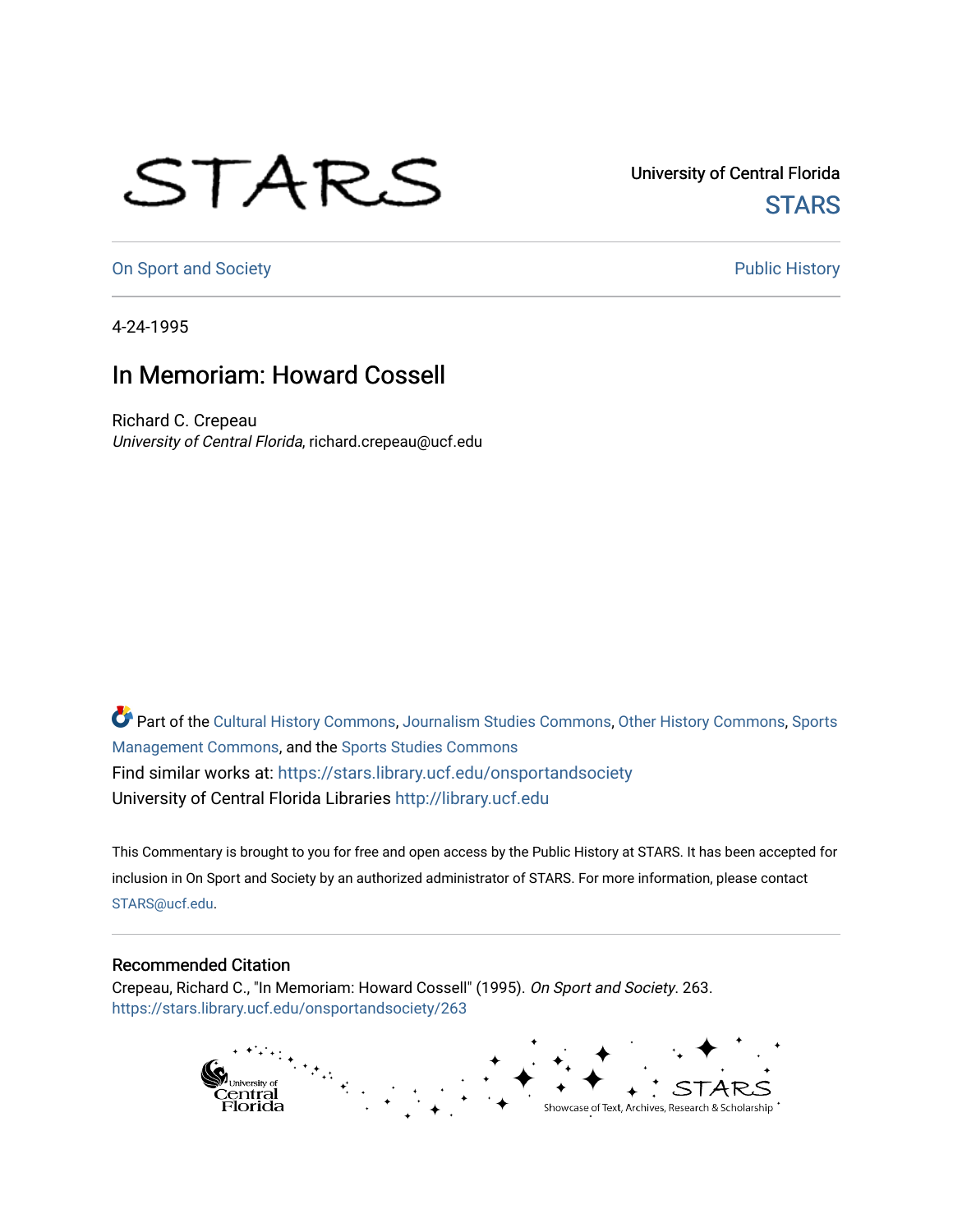## SPORT AND SOCIETY FOR ARETE April 24, 1995

There are nearly a half-dozen stories coming to focus over this past week that could be the subject of this week's commentary. Then Sunday morning came the news that Howard Cosell had died in New York during the night at age 77. He had been fighting a number of ailments over the past few years as he had faded from public view. The last significant public attention came a few months ago when he was given a richly deserved tribute at the ESPY awards.

Born and raised in Brooklyn's Jewish community between the wars this brilliant young man was trained as a lawyer but spent most of his career as a sports broadcaster. He made a major impact on his chosen field, transforming not only radio and television sports, but also the print medium. In the end he left a deep impression not only on sports, but on the larger American society. Cosell began his broadcasting career in New York doing a show for kids on baseball, but it was as a radio commentator that he first came to the attention of the nation during the 1960s.

The challenge to authority and the growth of the counter-culture in the Sixties were a perfect setting for the appearance of this strange new voice doing a twice daily commentary for the ABC radio network with the title "Howard Cosell, Speaking of Sports." In that three to four minutes, done without script or notes, Howard would rattle off scores or brief news items, but the heart of the slot was his patented acerbic comment on the current sports scene. Very often his style was attack, ridicule, or condemnation, and always he claimed to "tell it like it is."

It was the career of Muhammad Ali that became most intertwined with Cosell's, and this put Howard and the Heavyweight Champion into the national limelight. The decision to strip Ali of his title for refusing the military draft, a decision applauded so readily by the mainstream press, was denounced unmercifully by Cosell who used his legal expertise and his acid tongue with equal measure and effectiveness. On a daily basis Cosell attacked the boxing hierarchy and his fellow sports journalists for their ignorance, while defending Muhammad Ali and the Bill Rights. As he did the often anti-Semitic hate mail mounted along with Cosell's ratings and his notoriety. Ali and Cosell were a perfect anti-establishment pair for this turbulent decade.